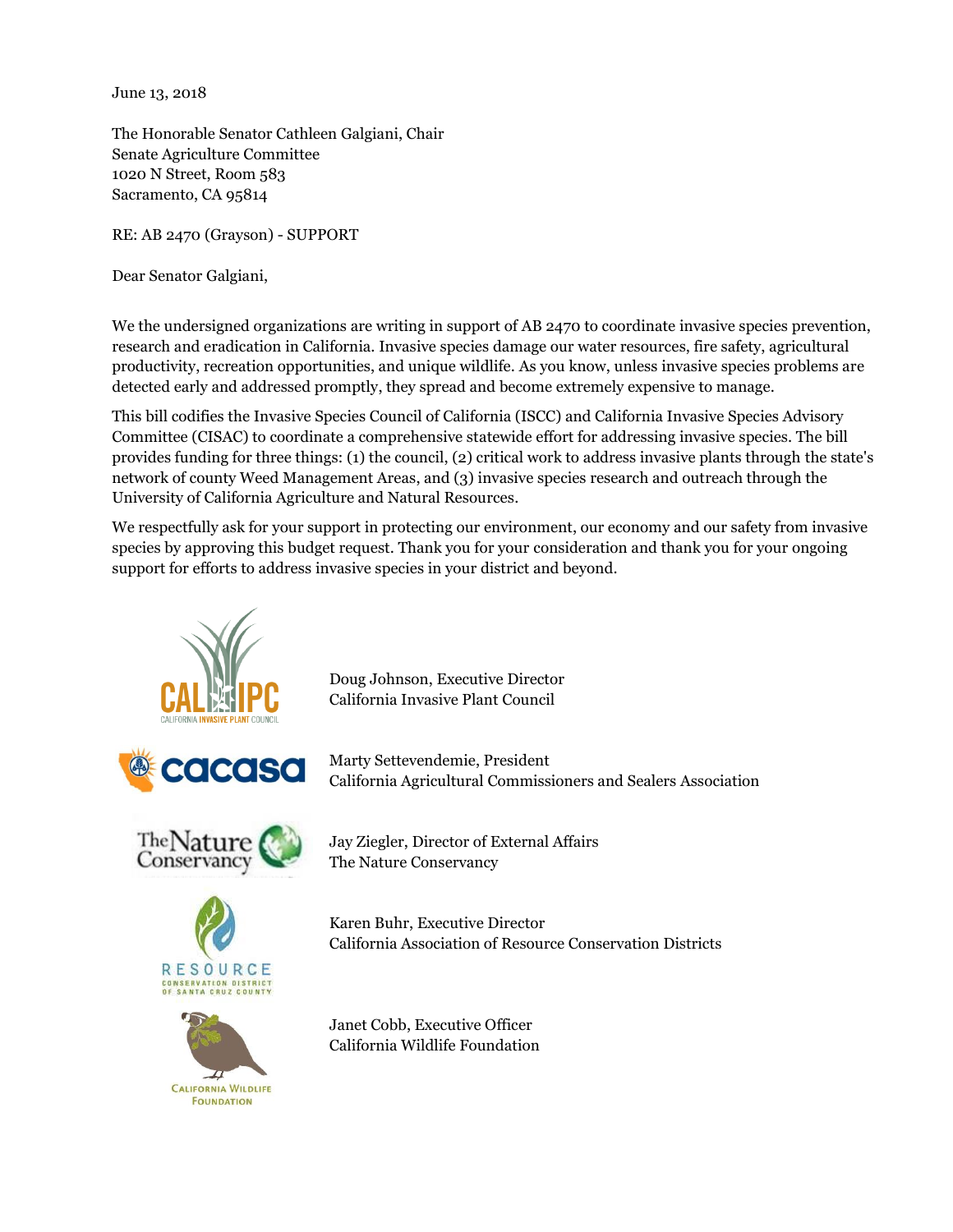

Andrea Mackenzie, General Manager Santa Clara Valley Open Space Authority

Jeannette Tuitele-Lewis, President/CEO



Big Sur Land Trust



Steve Windhager, Executive Director Santa Barbara Botanic Garden

Nancy Hughes, Executive Director



Francesca Corra, President Association of Professional Landscape Designers, California Chapter



California Urban Forests Council

Bob Rynearson, Chair California Forest Pest Council

California Forest Pest Council



Walter Moore, President Peninsula Open Space Trust



David Myers, Executive Director The Wildlands Conservancy



Darcie Goodman Collins, Executive Director California Tahoe Alliance



**Bolsa Chica Land Trust** ving All of Bolsa Chica

Kim Kolpin, Executive Director Bolsa Chica Land Trust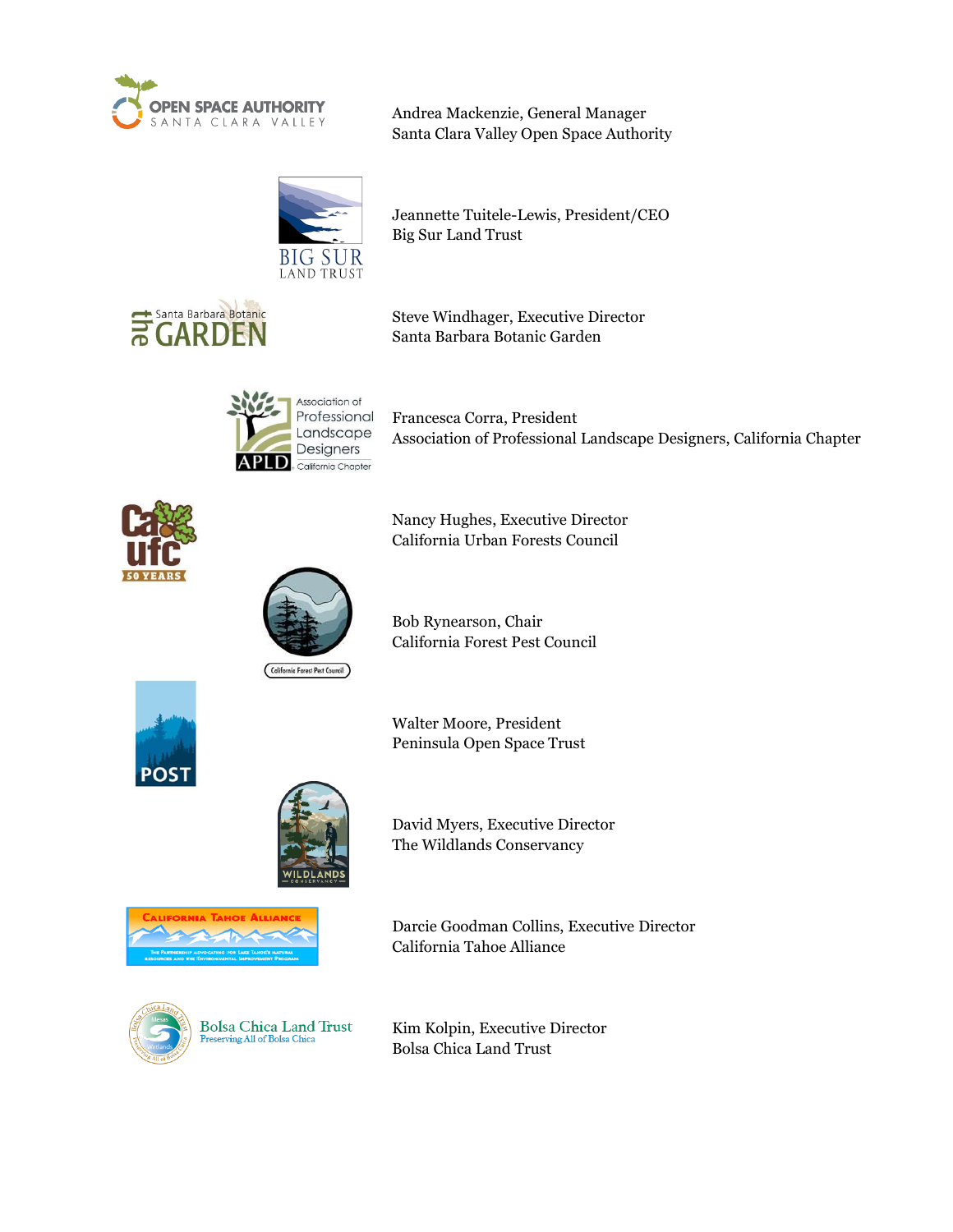

Edgewood

**Channel Islands** 

Friends of

**PRESERVE · EDUCATE · RESTORE** 

Chad Christensen, Project Analyst Mountains Recreation & Conservation Authority

Bill Keene, General Manager Sonoma County Agricultural Preservation & Open Space District

Bill Korbholz, President Friends of Edgewood (San Mateo)

Ken Owen, Executive Director Channel Islands Restoration

Sandra Guldman, Vice President Friends of the Corte Madera Creek Watershed



Kelly Peterson, Broom Eradication Program Representative Forest Ranch Fire Safe Council



Dan Efseaff, District Manager Paradise Recreation and Park District (PRPD)



Holly Sletteland Friends of the Fiscalini Ranch Preserve



Jessica McKinney, Environmental Projects Analyst City of Santa Cruz Water Department





Elaine Jackson, Member Friends of Alhambra Creek

Snowy Dodson, President Los Angeles/Santa Monica Mountains Chapter, California Native Plant Society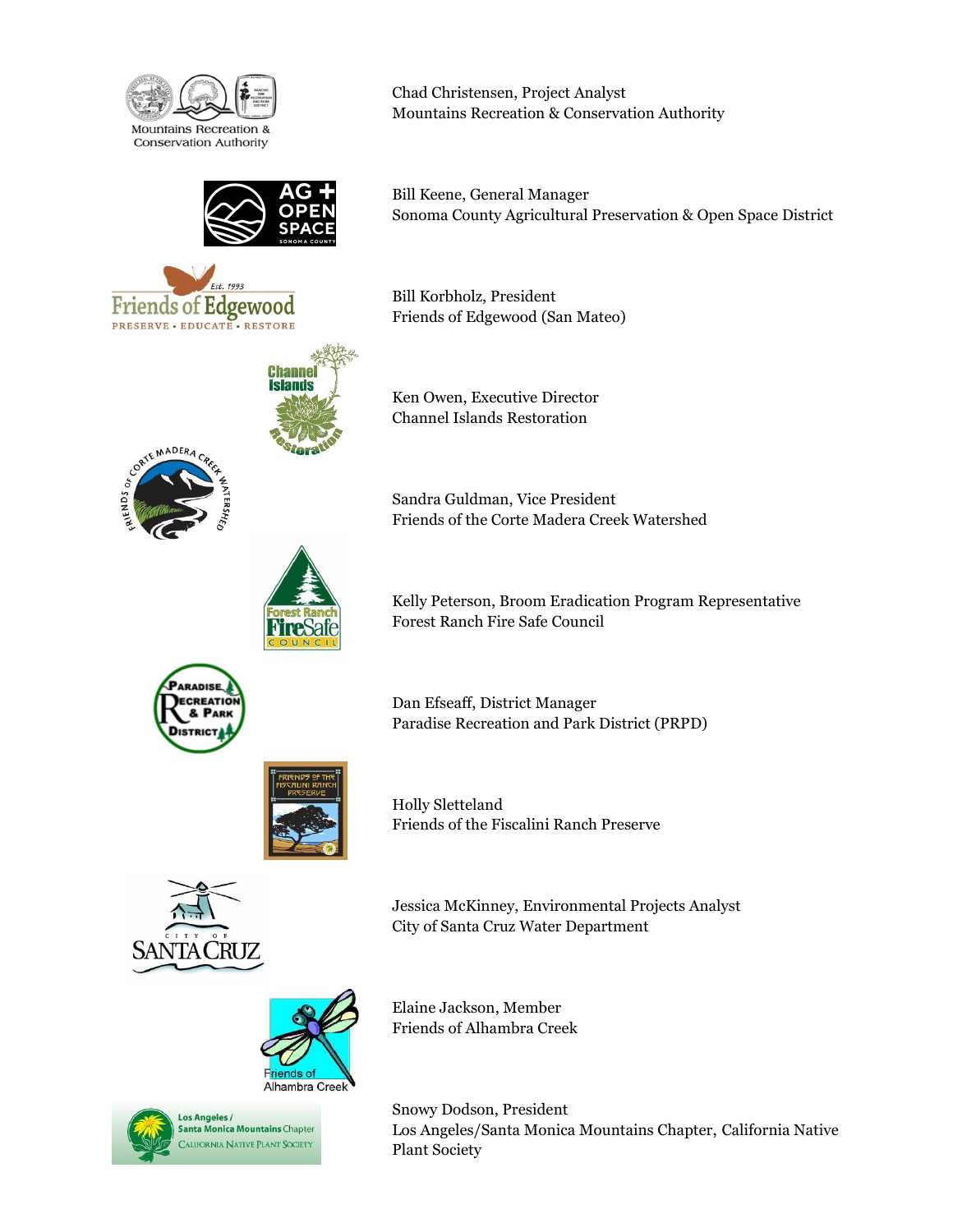

Cache Creek<br>Conservancy

Amy Eberwein, Co-Chair Humboldt Weed Management Area

James Mizoguchi, Habitat Restoration Program Manager Cache Creek Conservancy



Rob Miller, President Del Norte Farm Bureau



Lesley Hunt, President Friends of the Creeks (Walnut Creek)



Kaila Dettman, Executive Director Land Conservancy of San Luis Obispo



Sandy Miles, Board Member Lost Coast Interpretative Association



Stacy Carlsen, Agricultural Commissioner Marin County Dept. of Agriculture



William Ramsayer, President Meadows Fire Safe Council (Pasadena)



Tanya Chapple, Plants Program Manager Mid Klamath Watershed Council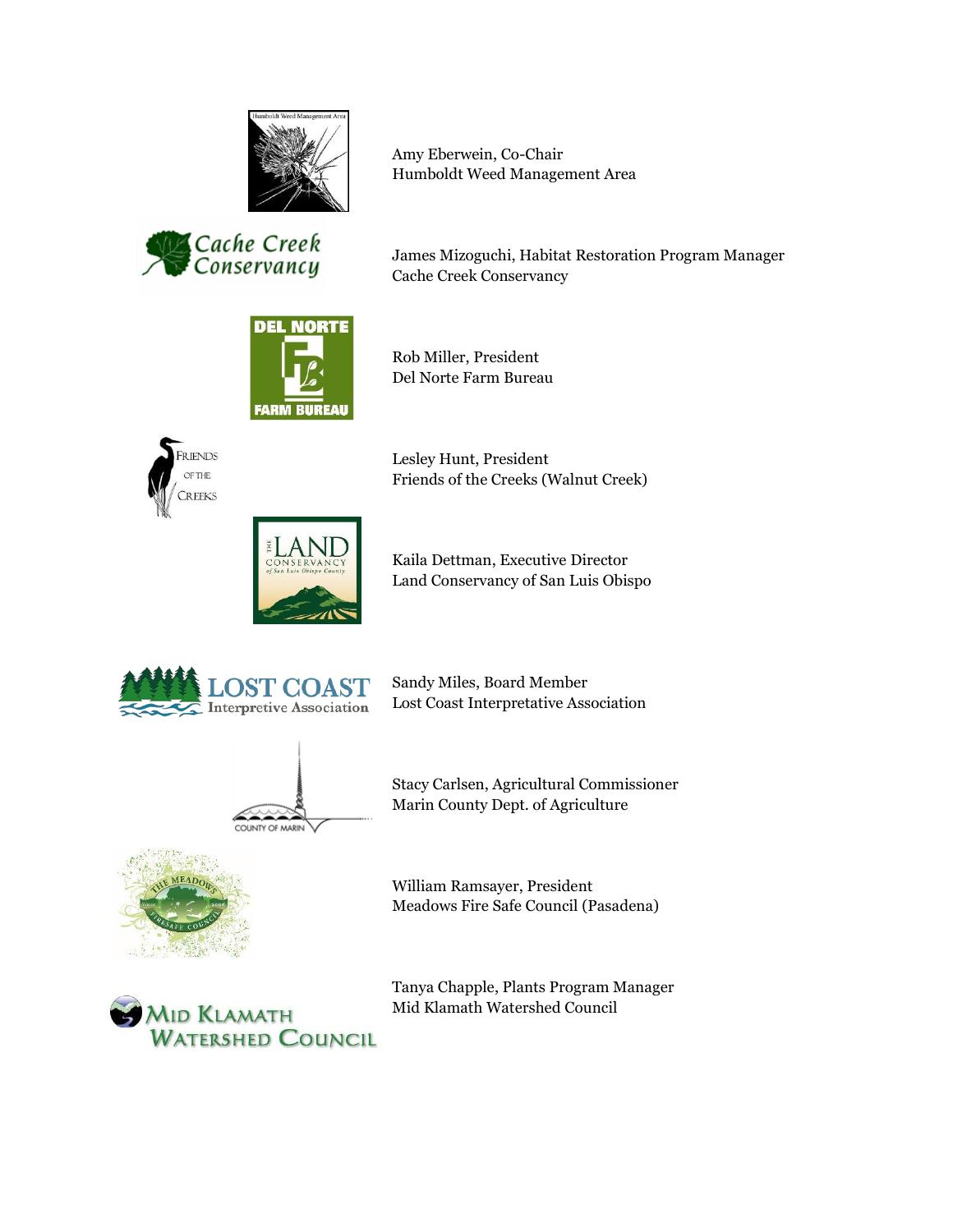



Robert Hill, Deputy Agricultural Commissioner Butte County Dept. of Agriculture

Andrea Williams, President California Native Grasslands Association



Mark Andrea, Environmental Services Director City of Arcata





Susan Schwartz, President Friends of Five Creeks (Berkeley)



Tammy Martin, Executive Director Friends of the Desert Mountains (Palm Desert)



Lech Naumovich, Executive Director Golden Hour Restoration Institute (Berkeley)



Kate Powers, President Marin Conservation League



Andrea Vona, Executive Director Palos Verdes Peninsula Land Conservancy



Stephen McCord, Board Chair Putah Creek Council (Winters)



Doug Gibson, Executive Director San Elijo Lagoon Conservancy (Carlsbad)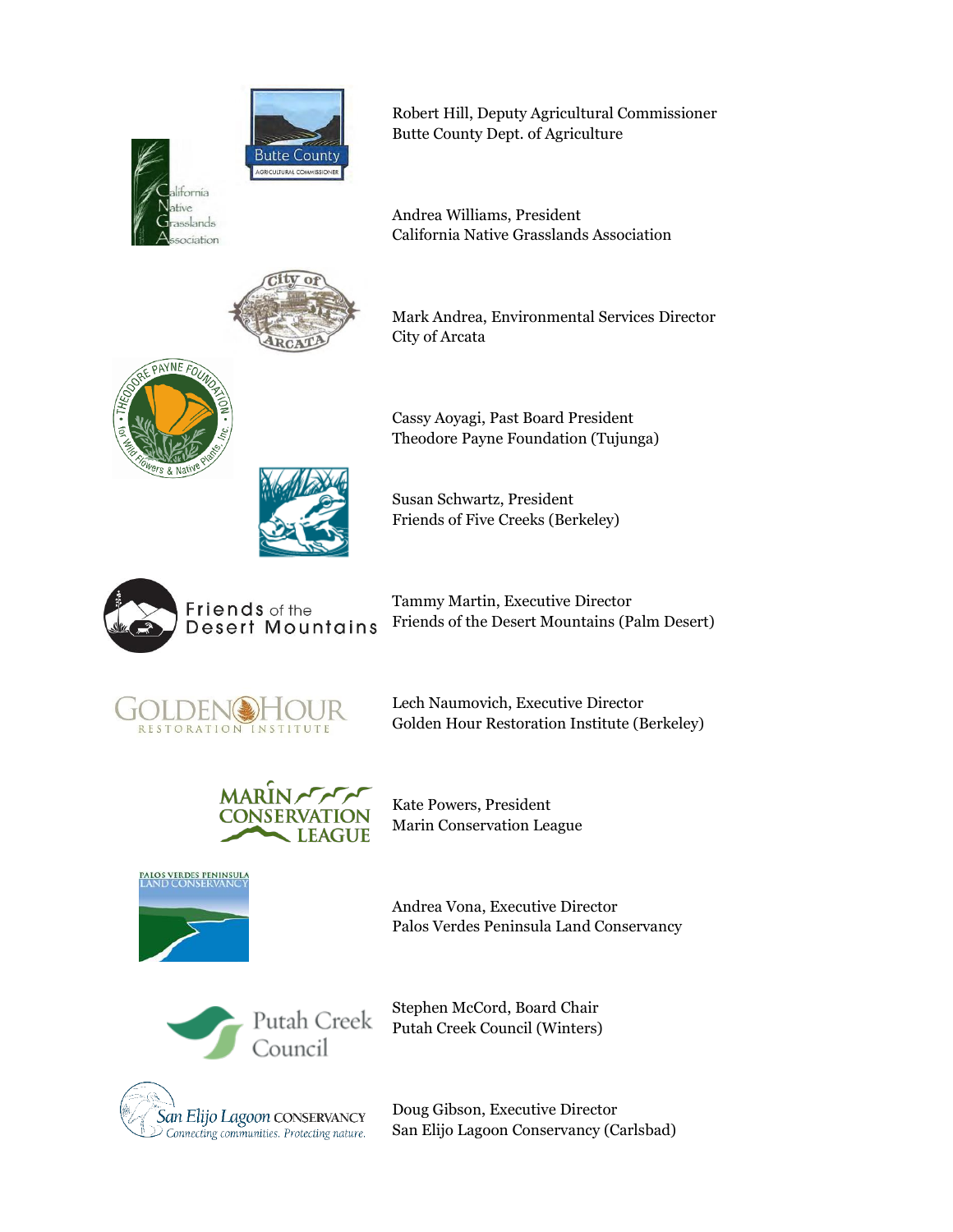

**GOLDEN GAT NATIONAL** 

Greg Suba, Conservation Program Director California Native Plant Society



Kim Delfino, California Program Director Defenders of Wildlife

Greg Moore, President and CEO Golden Gate National Parks Conservancy



David Bakke, Chair Society of American Foresters, SF Bay Area Chapter



J. Stacey Sullivan, Policy Director Sustainable Conservation (San Francisco)



Laura Pavliscak, Stewardship Manager Tejon Ranch Conservancy





Midpeninsula Regional Open Space District

Cassy Aoyagi, Board of Directors US Green Building Council, Los Angeles Chapter



Bill Hunt, President Walnut Creek Open Space Foundation



**LOS ANGELES** 

Lisa Wallace, Executive Director Truckee River Watershed Council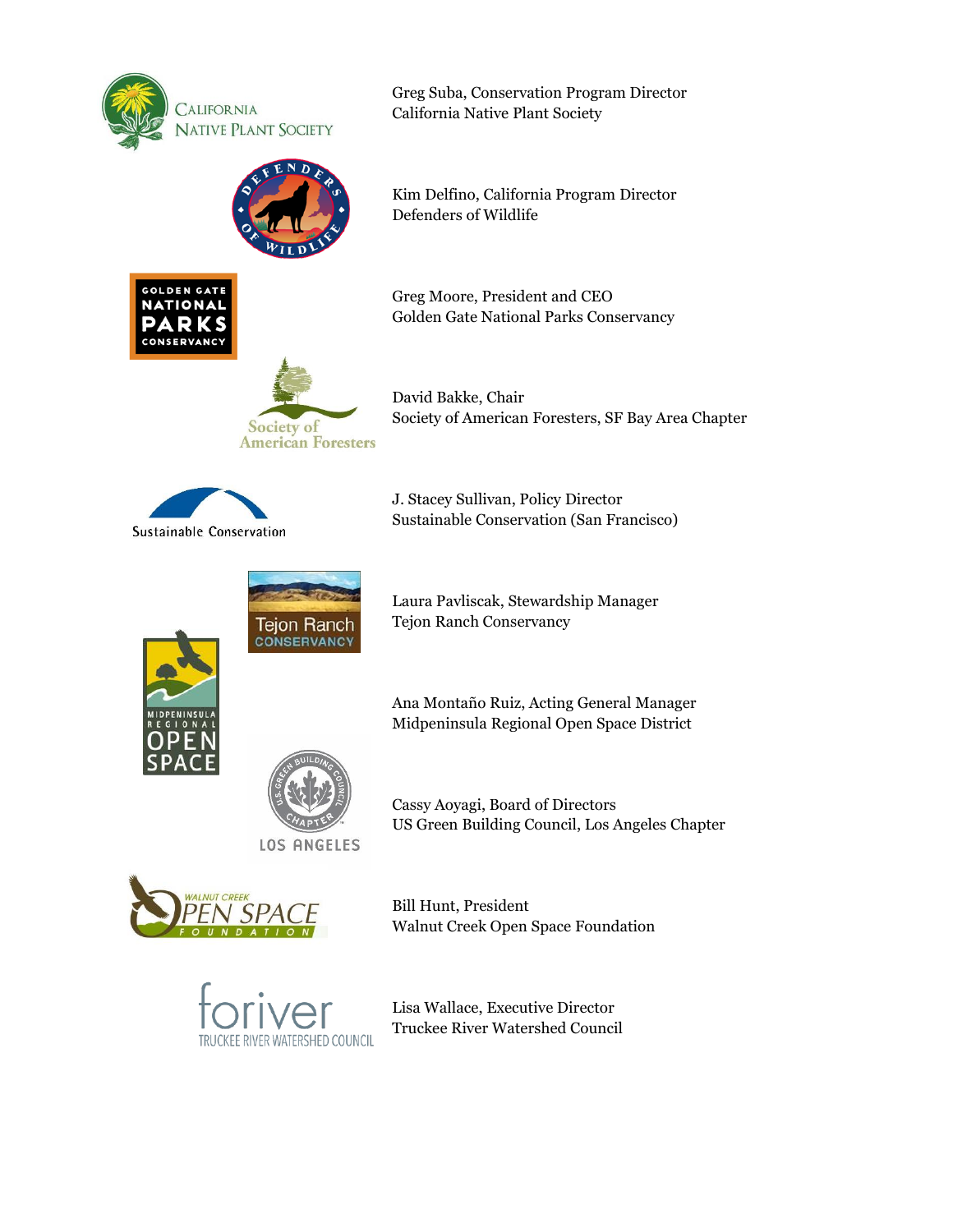Kevin Wright, Agricultural Commissioner **Calaveras County Dept. of Agriculture** 

Lizzy Eichorn, Program Specialist **Resource Conservation District of Santa Cruz County**

Ian Sims, District Manager **Honey Lake Valley Resource Conservation District**

Devin Best, Executive Director **Upper Salinas-Las Tablas Resource Conservation District**

Cristina Sandoval **Coal Oil Point Reserve** (Goleta)

Elayne Haggan, President **Conejo Open Space Foundation** (Thousand Oaks)

*Jim Holmes, Chair, Board of Supervisors*  **County of Placer**

Karen Lowerison **Co. of San Luis Obispo Dept. of Agriculture**

Christal Niederer **Creekside Center for Earth Observation** (Menlo Park)

Quin A. Wright **Desert Horticultural Society of Coachella Valley**

Josh Fodor, President **Ecological Concerns, Inc.** (Santa Cruz)

Debra Ayres, Co-President **El Dorado Chapter, Cal Native Plant Society**

Dan Silver **Endangered Habitats League** (Los Angeles)

Elaine Jackson **Friends of Alhambra Creek** (Martinez)

Anushka Drescher **Friends of Aquatic Park** (Berkeley) Ian Sims, Chair **Lassen Special Weed Action Team** Snowdy Dodson, President **Los Angeles/Santa Monica Mountais Chapter, California Native Plant Society**

Ann Thomas **Marin Baylands Advocates**

Carolyn Longstreth, Director **Marin Chapter, California Native Plant Society**

Chuck Bell, President **Mojave Desert Resource Conservation District**

Beth Burnham, Co-President **North Topanga Fire Safe Council**

Tim Gibson, Agricultural Commissioner **Plumas-Sierra Counties Dept. of Agriculture**

Lizzy Eichorn **Resource Conservation District of Santa Cruz County**

Jason Giessow, Steering Committee Member **San Diego Weed Management Area**

Bill Waycott, President **San Luis Obispo Chapter, California Native Plant Society**

Barbara Kossy, Chair **San Mateo County Weed Management Area**

Jodi Aceves, Deputy Agricultural Commissioner **Siskiyou County Weed Management Area**

Heather Nichols, Executive Director **Yolo Co. Resource Conservation District**

Devin Best, Executive Director **Upper Salinas-Las Tablas Resource Conservation District**

Debra Barringer, Board Member **Ventura Audubon Society**